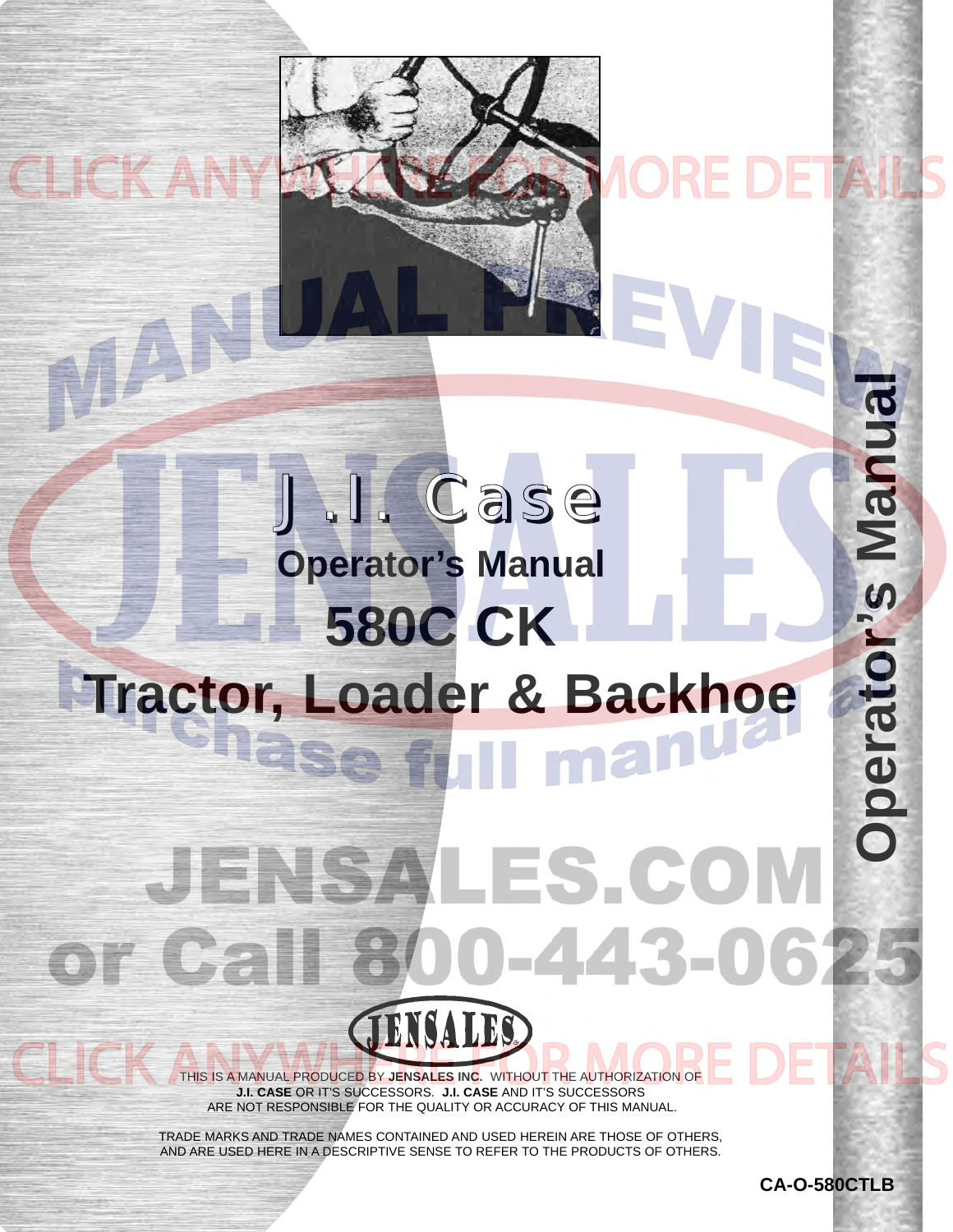### **TABLE OF CONTENTS**

| Cooling System<br>24<br>Electrical System<br>24<br>Hydraulic System<br>25<br>Capacities<br>25<br>Travel Speeds<br>26<br>26<br>Op<br><b>Buckets</b><br>27<br>. <i>.</i><br>Operating Weights<br>28<br>28<br>Loader<br>Standard Backhoe<br>29<br>Extendahoe<br>30<br>Instruments and Controls<br>36<br><b>.</b><br>Instrument Cluster<br>36<br>.<br>Machine Controls<br>38<br>. <i>.</i> .<br>Power Shuttle Models Only<br>40<br>Mechanical Shuttle Models Only.<br>41<br>Seat. Parking Brake and Differential<br>Lock<br>43<br>.<br>Engine Operation<br>44<br>$Run-In$<br>44<br>Starting Procedure<br>45<br>$Warm-Up \dots \dots \dots \dots$<br>46<br>Idling<br>46<br>Stopping<br>46<br>Starting Aids<br>46<br>Ether Injection $\dots\dots\dots\dots$<br>46<br>Aerosol Starting Fluid<br>48<br>Coolant Heater<br>49<br>Booster Batteries<br>49<br>Battery Heater<br>50<br>Operating the Machine<br>50<br>Operator's Seat<br>50<br>.<br>Operator's Seat Belt<br>51<br>.<br>Gear Selection<br>52<br><b>.</b><br>Driving the Machine<br>55<br>.<br>Loading Unit Onto Trailer<br>57<br>.<br>Hot Weather Operation<br>58<br>.<br>Cold Weather Operation<br>58<br>.<br>Operating Instructions<br>60<br>Loader Operating Instructions<br>60<br>Raising and Lowering the<br>$Bucket$<br>60<br>Rolling Back or Dumping the<br>Bucket<br>60<br>.<br>Opening or Closing the Bucket<br>$\text{Clam}$<br>60<br>Return-To-Dig<br>61<br>Bucket Level Indicator<br>61<br>4-In-1 Bucket Position In-<br>dicator<br>61<br>. | Safety<br>Safety Rules<br>Operation 5<br>Service $\cdots$ 12<br>Spark Arresting System<br>Roll-Over Protection Structure<br>To the Owner $\ldots$ , $\ldots$ , $\ldots$<br>After Delivery Checkup<br>Serial Number Location<br>.<br>Specifications<br>Engine $\ldots \ldots \ldots \ldots \ldots$ | 2<br>2<br>17<br>17<br>21<br>21<br>21<br>23<br>24<br>24 |
|-----------------------------------------------------------------------------------------------------------------------------------------------------------------------------------------------------------------------------------------------------------------------------------------------------------------------------------------------------------------------------------------------------------------------------------------------------------------------------------------------------------------------------------------------------------------------------------------------------------------------------------------------------------------------------------------------------------------------------------------------------------------------------------------------------------------------------------------------------------------------------------------------------------------------------------------------------------------------------------------------------------------------------------------------------------------------------------------------------------------------------------------------------------------------------------------------------------------------------------------------------------------------------------------------------------------------------------------------------------------------------------------------------------------------------------------------------------------------------------------------------------|---------------------------------------------------------------------------------------------------------------------------------------------------------------------------------------------------------------------------------------------------------------------------------------------------|--------------------------------------------------------|
|                                                                                                                                                                                                                                                                                                                                                                                                                                                                                                                                                                                                                                                                                                                                                                                                                                                                                                                                                                                                                                                                                                                                                                                                                                                                                                                                                                                                                                                                                                           |                                                                                                                                                                                                                                                                                                   |                                                        |
|                                                                                                                                                                                                                                                                                                                                                                                                                                                                                                                                                                                                                                                                                                                                                                                                                                                                                                                                                                                                                                                                                                                                                                                                                                                                                                                                                                                                                                                                                                           |                                                                                                                                                                                                                                                                                                   |                                                        |
|                                                                                                                                                                                                                                                                                                                                                                                                                                                                                                                                                                                                                                                                                                                                                                                                                                                                                                                                                                                                                                                                                                                                                                                                                                                                                                                                                                                                                                                                                                           |                                                                                                                                                                                                                                                                                                   | Fu<br>Ma                                               |
|                                                                                                                                                                                                                                                                                                                                                                                                                                                                                                                                                                                                                                                                                                                                                                                                                                                                                                                                                                                                                                                                                                                                                                                                                                                                                                                                                                                                                                                                                                           |                                                                                                                                                                                                                                                                                                   |                                                        |
|                                                                                                                                                                                                                                                                                                                                                                                                                                                                                                                                                                                                                                                                                                                                                                                                                                                                                                                                                                                                                                                                                                                                                                                                                                                                                                                                                                                                                                                                                                           |                                                                                                                                                                                                                                                                                                   |                                                        |
|                                                                                                                                                                                                                                                                                                                                                                                                                                                                                                                                                                                                                                                                                                                                                                                                                                                                                                                                                                                                                                                                                                                                                                                                                                                                                                                                                                                                                                                                                                           |                                                                                                                                                                                                                                                                                                   |                                                        |
|                                                                                                                                                                                                                                                                                                                                                                                                                                                                                                                                                                                                                                                                                                                                                                                                                                                                                                                                                                                                                                                                                                                                                                                                                                                                                                                                                                                                                                                                                                           |                                                                                                                                                                                                                                                                                                   |                                                        |
|                                                                                                                                                                                                                                                                                                                                                                                                                                                                                                                                                                                                                                                                                                                                                                                                                                                                                                                                                                                                                                                                                                                                                                                                                                                                                                                                                                                                                                                                                                           |                                                                                                                                                                                                                                                                                                   |                                                        |
|                                                                                                                                                                                                                                                                                                                                                                                                                                                                                                                                                                                                                                                                                                                                                                                                                                                                                                                                                                                                                                                                                                                                                                                                                                                                                                                                                                                                                                                                                                           |                                                                                                                                                                                                                                                                                                   |                                                        |
|                                                                                                                                                                                                                                                                                                                                                                                                                                                                                                                                                                                                                                                                                                                                                                                                                                                                                                                                                                                                                                                                                                                                                                                                                                                                                                                                                                                                                                                                                                           |                                                                                                                                                                                                                                                                                                   |                                                        |
|                                                                                                                                                                                                                                                                                                                                                                                                                                                                                                                                                                                                                                                                                                                                                                                                                                                                                                                                                                                                                                                                                                                                                                                                                                                                                                                                                                                                                                                                                                           |                                                                                                                                                                                                                                                                                                   |                                                        |

| 4-In-1 Bucket Clam Indicator 62                                                                                                                                                                                                                                                                                                                                                                                                     |  |
|-------------------------------------------------------------------------------------------------------------------------------------------------------------------------------------------------------------------------------------------------------------------------------------------------------------------------------------------------------------------------------------------------------------------------------------|--|
| Backhoe Operating Instructions  65                                                                                                                                                                                                                                                                                                                                                                                                  |  |
| Backhoe Controls with Foot                                                                                                                                                                                                                                                                                                                                                                                                          |  |
| Swing $\ldots \ldots \ldots \ldots \ldots 65$                                                                                                                                                                                                                                                                                                                                                                                       |  |
| Optional Twin Levers  66                                                                                                                                                                                                                                                                                                                                                                                                            |  |
| Extendahoe and Foot Swing 67                                                                                                                                                                                                                                                                                                                                                                                                        |  |
| Extendahoe and Twin Levers 68                                                                                                                                                                                                                                                                                                                                                                                                       |  |
| Boom Lockout 69                                                                                                                                                                                                                                                                                                                                                                                                                     |  |
| Backhoe Transport Position  70                                                                                                                                                                                                                                                                                                                                                                                                      |  |
| Backhoe Removal  73                                                                                                                                                                                                                                                                                                                                                                                                                 |  |
| Backhoe Installation 75                                                                                                                                                                                                                                                                                                                                                                                                             |  |
| Three-Point Hitch 76                                                                                                                                                                                                                                                                                                                                                                                                                |  |
|                                                                                                                                                                                                                                                                                                                                                                                                                                     |  |
| $Controls \ldots \ldots \ldots \ldots \ldots \ldots 76$                                                                                                                                                                                                                                                                                                                                                                             |  |
| Three-Point Hitch Removal . 77                                                                                                                                                                                                                                                                                                                                                                                                      |  |
| Three-Point Hitch Installation 78                                                                                                                                                                                                                                                                                                                                                                                                   |  |
|                                                                                                                                                                                                                                                                                                                                                                                                                                     |  |
|                                                                                                                                                                                                                                                                                                                                                                                                                                     |  |
| $\begin{tabular}{ll} \textbf{Drawbar} & \textbf{.} & \textbf{.} & \textbf{.} & \textbf{.} & \textbf{.} & \textbf{.} & \textbf{.} & \textbf{.} & \textbf{.} & \textbf{.} & \textbf{.} & \textbf{.} & \textbf{.} & \textbf{.} & \textbf{.} & \textbf{.} & \textbf{.} & \textbf{.} & \textbf{.} & \textbf{.} & \textbf{.} & \textbf{.} & \textbf{.} & \textbf{.} & \textbf{.} & \textbf{.} & \textbf{.} & \textbf{.} & \textbf{.} & \$ |  |
| Operating Tips 83                                                                                                                                                                                                                                                                                                                                                                                                                   |  |
| Loader Operating Tips  83                                                                                                                                                                                                                                                                                                                                                                                                           |  |
| Backhoe Operating Tips  87                                                                                                                                                                                                                                                                                                                                                                                                          |  |
| Frost Point  93                                                                                                                                                                                                                                                                                                                                                                                                                     |  |
| Craning $\ldots \ldots \ldots \ldots \ldots \ldots 94$                                                                                                                                                                                                                                                                                                                                                                              |  |
| Three-Point Hitch 95                                                                                                                                                                                                                                                                                                                                                                                                                |  |
| Fuels and Lubricants  96                                                                                                                                                                                                                                                                                                                                                                                                            |  |
|                                                                                                                                                                                                                                                                                                                                                                                                                                     |  |
| Fuel, Fluids and Lubricants Chart 98                                                                                                                                                                                                                                                                                                                                                                                                |  |
| Maintenance/Lubrication  99                                                                                                                                                                                                                                                                                                                                                                                                         |  |
| Introduction  99                                                                                                                                                                                                                                                                                                                                                                                                                    |  |
|                                                                                                                                                                                                                                                                                                                                                                                                                                     |  |
| Run-In Maintenance Chart<br>Scheduled Maintenance Chart<br>No. 100                                                                                                                                                                                                                                                                                                                                                                  |  |
| Grease Fittings  102                                                                                                                                                                                                                                                                                                                                                                                                                |  |
| Engine Oil and Filter  107                                                                                                                                                                                                                                                                                                                                                                                                          |  |
| Air Cleaning System  110                                                                                                                                                                                                                                                                                                                                                                                                            |  |
| Cooling System 113                                                                                                                                                                                                                                                                                                                                                                                                                  |  |
| Fuel System $\dots \dots \dots \dots \dots \dots 116$                                                                                                                                                                                                                                                                                                                                                                               |  |
| Electrical System  119                                                                                                                                                                                                                                                                                                                                                                                                              |  |
|                                                                                                                                                                                                                                                                                                                                                                                                                                     |  |
| Lights<br>Alternator<br>122<br>Battery<br>123<br>Booster Batteries<br>127<br>127                                                                                                                                                                                                                                                                                                                                                    |  |
|                                                                                                                                                                                                                                                                                                                                                                                                                                     |  |
|                                                                                                                                                                                                                                                                                                                                                                                                                                     |  |
| Hydraulic System 128                                                                                                                                                                                                                                                                                                                                                                                                                |  |
| Power Shuttle Transmission  130                                                                                                                                                                                                                                                                                                                                                                                                     |  |
| Mechanical Shuttle/Dual Range                                                                                                                                                                                                                                                                                                                                                                                                       |  |
| 132<br>$Transmission \dots \dots$                                                                                                                                                                                                                                                                                                                                                                                                   |  |
|                                                                                                                                                                                                                                                                                                                                                                                                                                     |  |
| 133<br>4 Speed Transaxle<br>. <i>. .</i>                                                                                                                                                                                                                                                                                                                                                                                            |  |
| 135<br>Power Steering System                                                                                                                                                                                                                                                                                                                                                                                                        |  |
| 137<br>Front Wheel Bearings<br>مام من إلا من م<br>×.                                                                                                                                                                                                                                                                                                                                                                                |  |
| Wheels and Tires<br>138                                                                                                                                                                                                                                                                                                                                                                                                             |  |
| 139<br>Spark Arresting Muffler.                                                                                                                                                                                                                                                                                                                                                                                                     |  |
| 139<br>Brake Master Cylinders                                                                                                                                                                                                                                                                                                                                                                                                       |  |
| 140<br>Fan Belt Adjustment                                                                                                                                                                                                                                                                                                                                                                                                          |  |
| 141<br>Loader Adjustment<br>.                                                                                                                                                                                                                                                                                                                                                                                                       |  |
| Return-To-Dig<br>141                                                                                                                                                                                                                                                                                                                                                                                                                |  |
| Anti-Rollback Adjustment<br>142<br>. .                                                                                                                                                                                                                                                                                                                                                                                              |  |
| Bucket Teeth<br>143                                                                                                                                                                                                                                                                                                                                                                                                                 |  |
| 144<br>Parking Brake Adjustment                                                                                                                                                                                                                                                                                                                                                                                                     |  |
| . 145<br>PTO Adjustment                                                                                                                                                                                                                                                                                                                                                                                                             |  |
| 145<br>Clutch Adjustment                                                                                                                                                                                                                                                                                                                                                                                                            |  |
| Seat Belt Inspection and Care<br>146                                                                                                                                                                                                                                                                                                                                                                                                |  |
| 146                                                                                                                                                                                                                                                                                                                                                                                                                                 |  |
| Machine Storage                                                                                                                                                                                                                                                                                                                                                                                                                     |  |
| .148<br>Reactivating Machine                                                                                                                                                                                                                                                                                                                                                                                                        |  |
| 149<br>After Delivery Checkup                                                                                                                                                                                                                                                                                                                                                                                                       |  |
|                                                                                                                                                                                                                                                                                                                                                                                                                                     |  |

1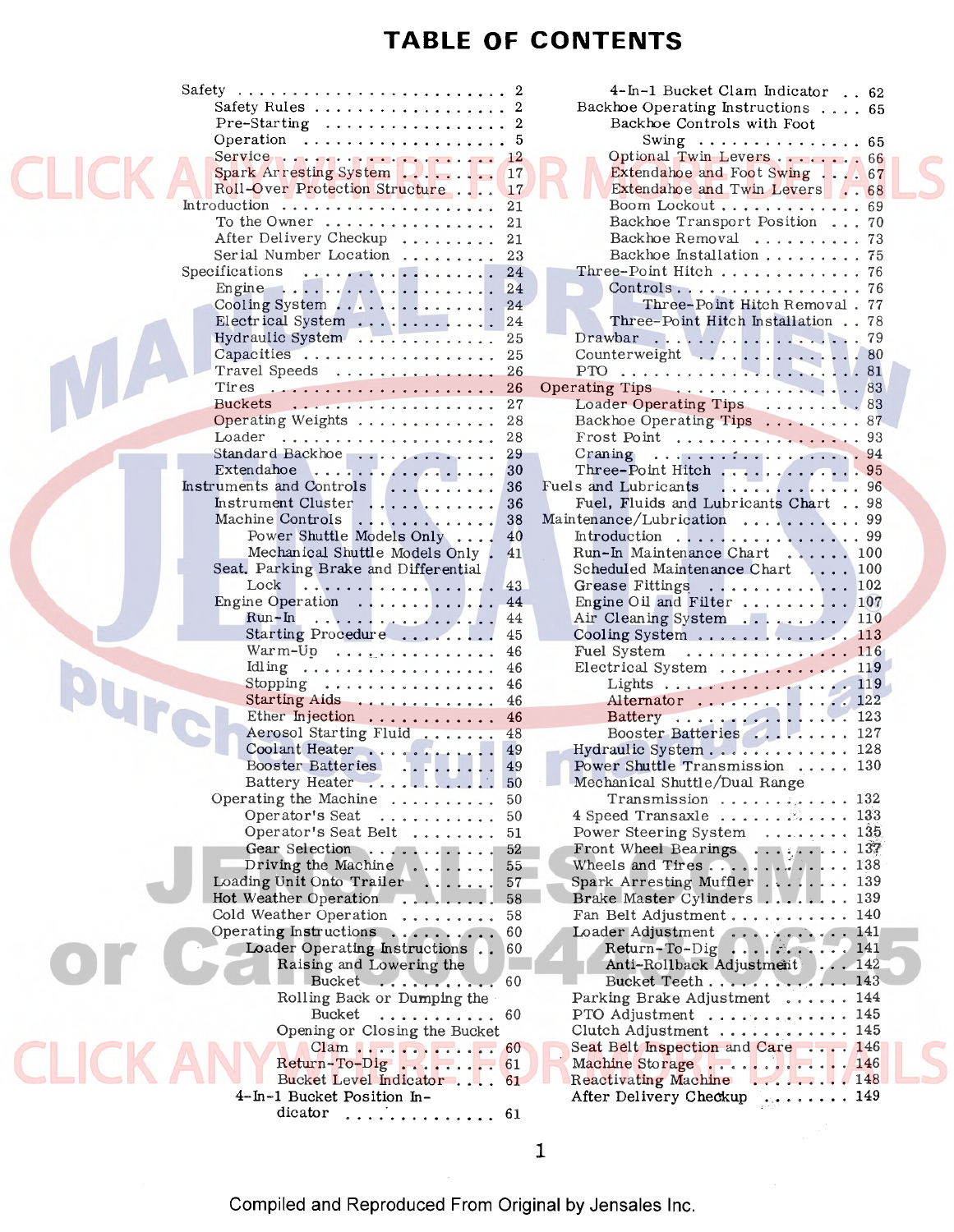### **SPECIFICATIONS**

**NOTE:** All specifications are stated in accordance with ICED definitions or SAE standards or recommended practices where applicable.

| <b>ENGINE</b>                                                   |                 |
|-----------------------------------------------------------------|-----------------|
| Make and model Case G207D, Diesel                               |                 |
| Firing order                                                    | $1 - 3 - 4 - 2$ |
|                                                                 |                 |
|                                                                 |                 |
|                                                                 |                 |
| Horsepower, power shuttle models                                |                 |
| Manufacturer's Rated 62 at 2100 rpm (46 kW at 2100 r/min)       |                 |
| SAE Net 55 at 2100 rpm (41 kW at 2100 r/min)                    |                 |
| Horsepower, mechanical shuttle models                           |                 |
| Manufacturer's Rated $57$ at 2100 rpm (43 kW 2100 r/min)        |                 |
| SAE Net 50 at 2100 rpm $(37 \text{ kW at } 2100 \text{ r/min})$ |                 |
| Engine speeds                                                   |                 |
|                                                                 |                 |
|                                                                 |                 |
|                                                                 |                 |
| Number 2 diesel, see page 91.<br>Fuel                           |                 |
|                                                                 |                 |
| Valve clearance - engine cold                                   |                 |
| <b>Intake</b>                                                   |                 |
|                                                                 |                 |
|                                                                 |                 |

### **COOLING SYSTEM**

 $\circledR$ 

P

[Radiator pressure cap .................... 4 psi \(28 kPa\)](http://www.jensales.com/products/case-580c-tractor-loader-backhoe-operators-manual.html)   $\ldots$  .175° to 202° F (80° to 94° C)

### **ELECTRICAL SYSTEM**

| Alternator | $\ldots \ldots \ldots \ldots \ldots \ldots \ldots \ldots \ldots 12 \text{ v}, 35 \text{ ampere}$ |
|------------|--------------------------------------------------------------------------------------------------|

**NOTE:** "Right Hand" and "Left Hand", when used in the manual, indicated the right and left sides of the machine as viewed from the operator's seat.

## HERE FOR

24

Compiled and Reproduced From Original by Jensales Inc.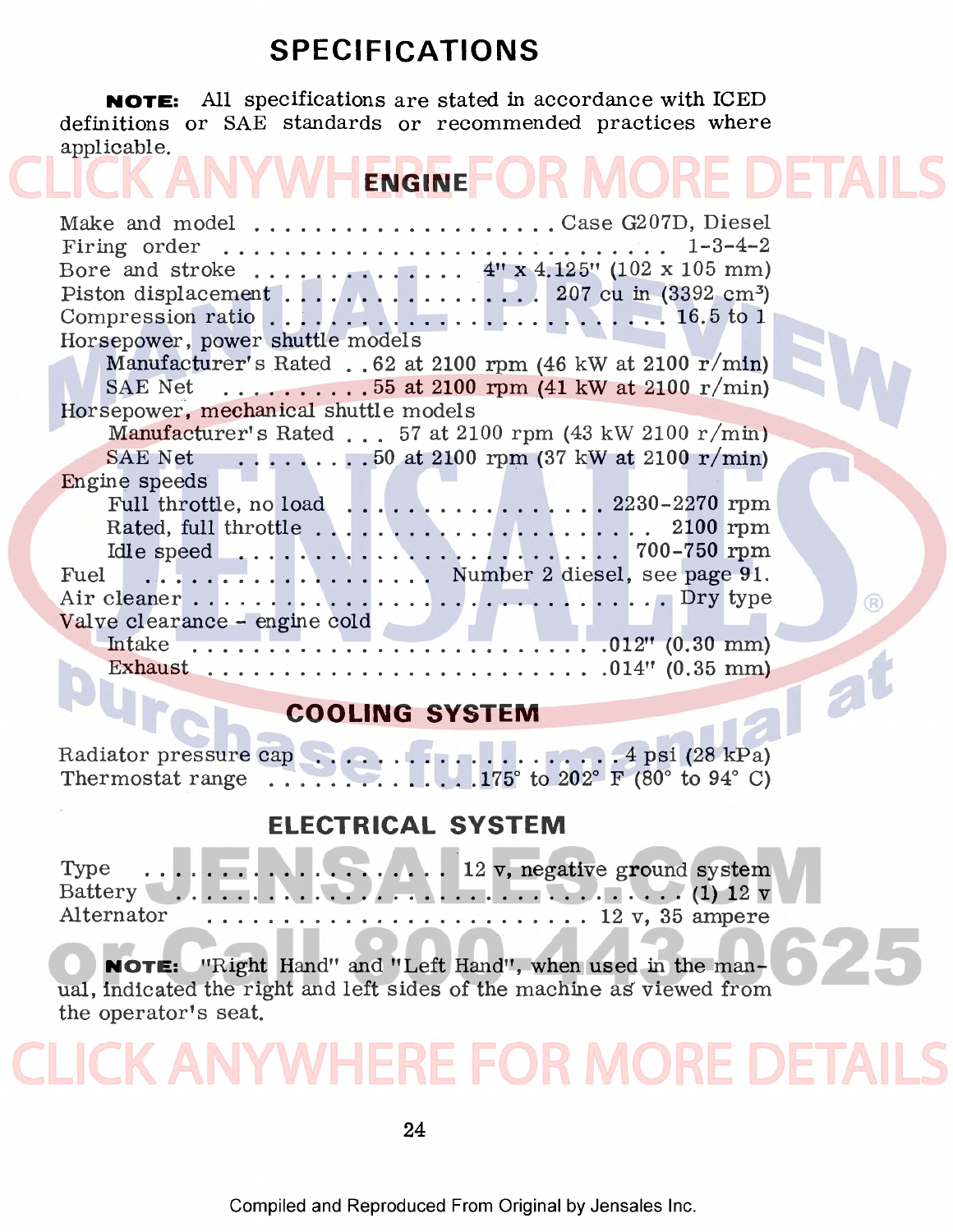**Backhoe Transport Position** 

### **Placing Backhoe in Transport Position**

. **A CAUTION:** *For transport, use overcenter position with bucket straight to rear.* 0 28-4

755728

®

Before using the loader or transporting the machine, place the backhoe in the transport position as shown above and install the swing lock pin. Failure to install the pin could cause damage to the swing hydraulic system during transport.

**NOTE:** Use caution if operating the swing controls. Under some conditions, the backhoe will strike the stabilizers if swung to the extreme left or right.

Placing the backhoe in transport position requires that the boom be moved "over center". This means that the boom is moved beyond its vertical position and actually is starting to lower when it hits the stops. The teclmique for moving the boom "over center" may require practice to master.

Start the engine. Lower the stabilizers to the ground. Position the boom straight to the rear. Insert swing lock pin.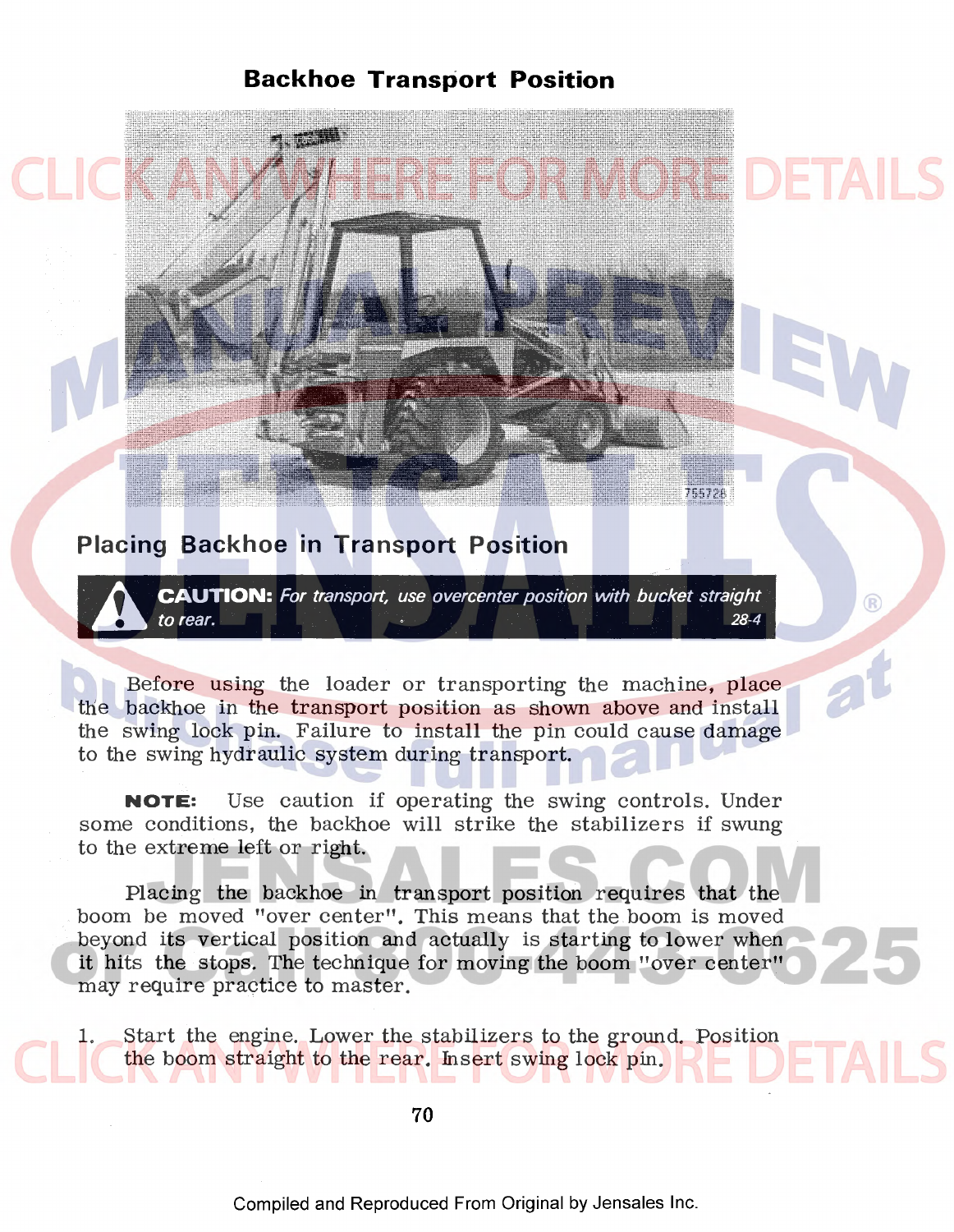

### **Stabilizers and Pads**

The backhoe is equipped with adjustable stabilizers and reversible pads. Whenever possible, use the angled position with pads rearward as shown for the most stability. With stabilizers posi[tioned at right angles to the backhoe and the pads forward as](http://www.jensales.com/products/case-580c-tractor-loader-backhoe-operators-manual.html)  shown by dotted lines, the operator can dig right up to the machine.

**NOTE:** Use caution when swinging the backhoe to extreme right or left. Under some conditions, the backhoe may strike the stabilizers or machine.



 $\binom{R}{k}$ 

**NOTE:** For best stability when machine is equipped with Extendahoe, operate with stabilizers angled.

### **Adjusting the Stabilizers**

- L Position the stabilizer clear of the ground.
- 2. Remove the snap ring from the tapered end of the stabilizer pivot pin.
- 3. Drive the pivot pin toward the backhoe bucket just far enough to turn the stabilizer and line up the opposite pin hole.

4. Drive the pivot pin in place and install the snap ring.

5. Repeat for the opposite stabilizer.

Compiled and Reproduced From Original by Jensales Inc.